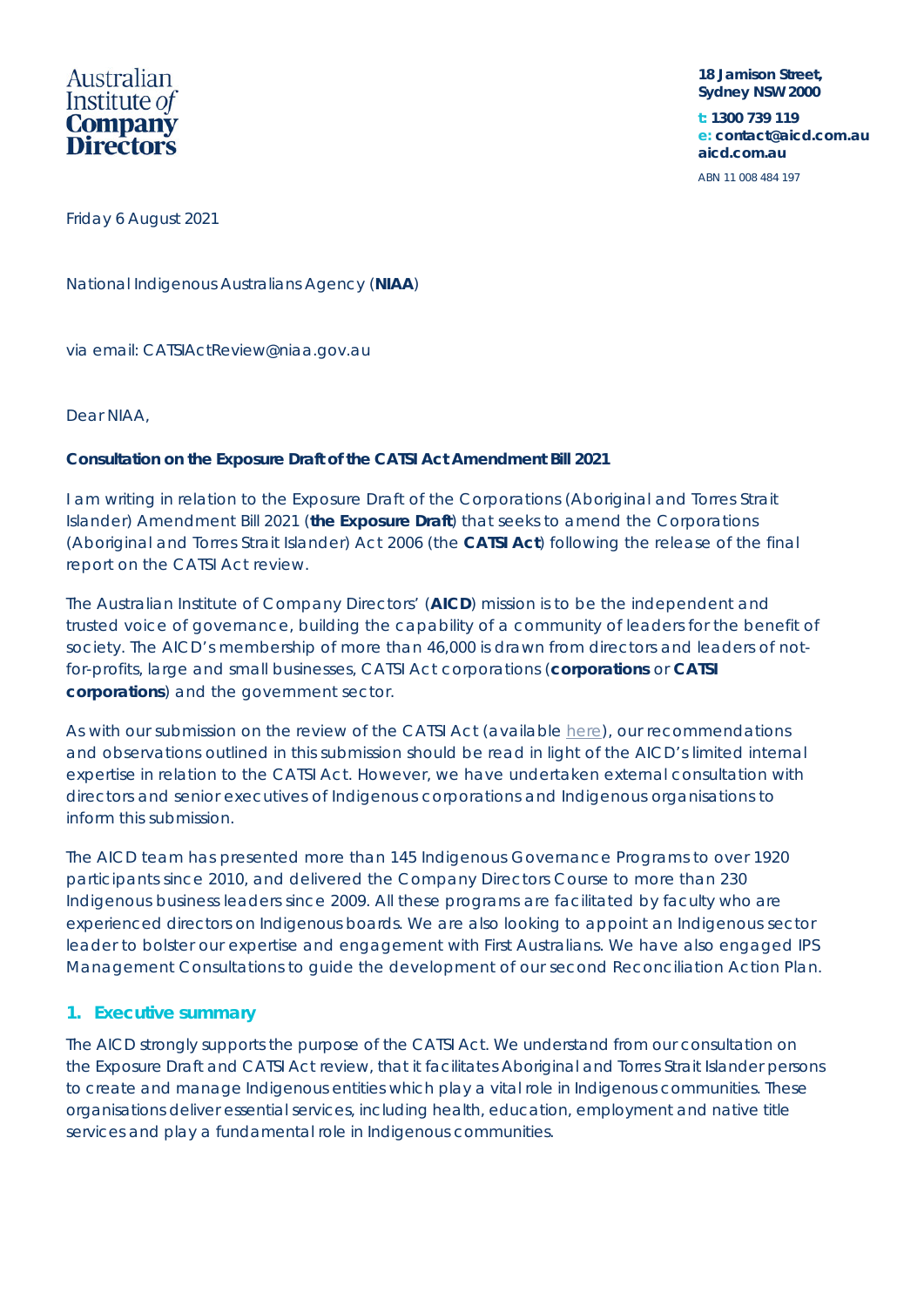The AICD endorses certain elements of the Exposure Draft that seek to promote the purpose of the CATSI Act, particularly those that promote a flexible legislative framework that accommodates specific cultural practices and allow for self-determination. In particular, we support the following:

- amendments to allow CATSI corporations to apply for an extension to both hold an AGM and lodge financial reports in the case of 'Sorry business';
- amendments to allow CATSI corporations to incorporate wholly owned subsidiaries and form joint ventures;
- amendments to simplify related party transactions and remove the requirement for member approval of small, related party transactions;
- amendments to modernise the CATSI Act to ensure that corporations can determine how they hold AGMs and contact members, noting that these should be subject to member resolutions; and
- amendments to allow CATSI corporations to appoint independent directors.

However, as previously advised, our stakeholder engagement has highlighted that certain amendments risk adding a level of complexity, compliance and regulation to CATSI corporations that is unnecessary and out of step with the purpose of the legislation. We have also received feedback that the existing CATSI Act does not, in some cases, provide the flexibility and support needed to meet the unique cultural contexts of Aboriginal and Torres Strait Islander peoples.

The AICD encourages the NIAA to reconsider some of the additional proposed regulation such as proposals to lay reports before an AGM.

Our engagement with stakeholders has highlighted the need for the CATSI Act to empower corporations to focus on the important public function and custodial role these organisations have in Indigenous communities.

The AICD supports principles-based governance regulation. We are concerned that some of the amendments in the Exposure Draft (such as the incorporation of *Corporations Act 2001 (Cth)* (**Corporations Act**) Whistleblowing protections and disclosure of executive remuneration) risk conflating legal requirements and better practice, rather than encouraging CATSI corporations to adopt sound governance principles. In our view, the CATSI Act should be focused on promoting governance and responsibility rather than being punitive in nature. This is particularly important for smaller CATSI corporations.

Section 2 below includes comments on governance-related aspects of the Exposure Draft under the Fact sheet headings and includes Bill item references where applicable. Section 3 also considers recommendations of the review to be dealt with in the *Corporations (Aboriginal and Torres Strait Islander) Regulations 2017* (**CATSI Regulations**) and issues not addressed by the Exposure Draft.

Our comments remain subject to a review of the proposed amendments to the CATSI Regulations.

- **2. Detailed comments on the Exposure Draft**
- **A. Fact sheet 3: Membership applications, contact details and electronic communications**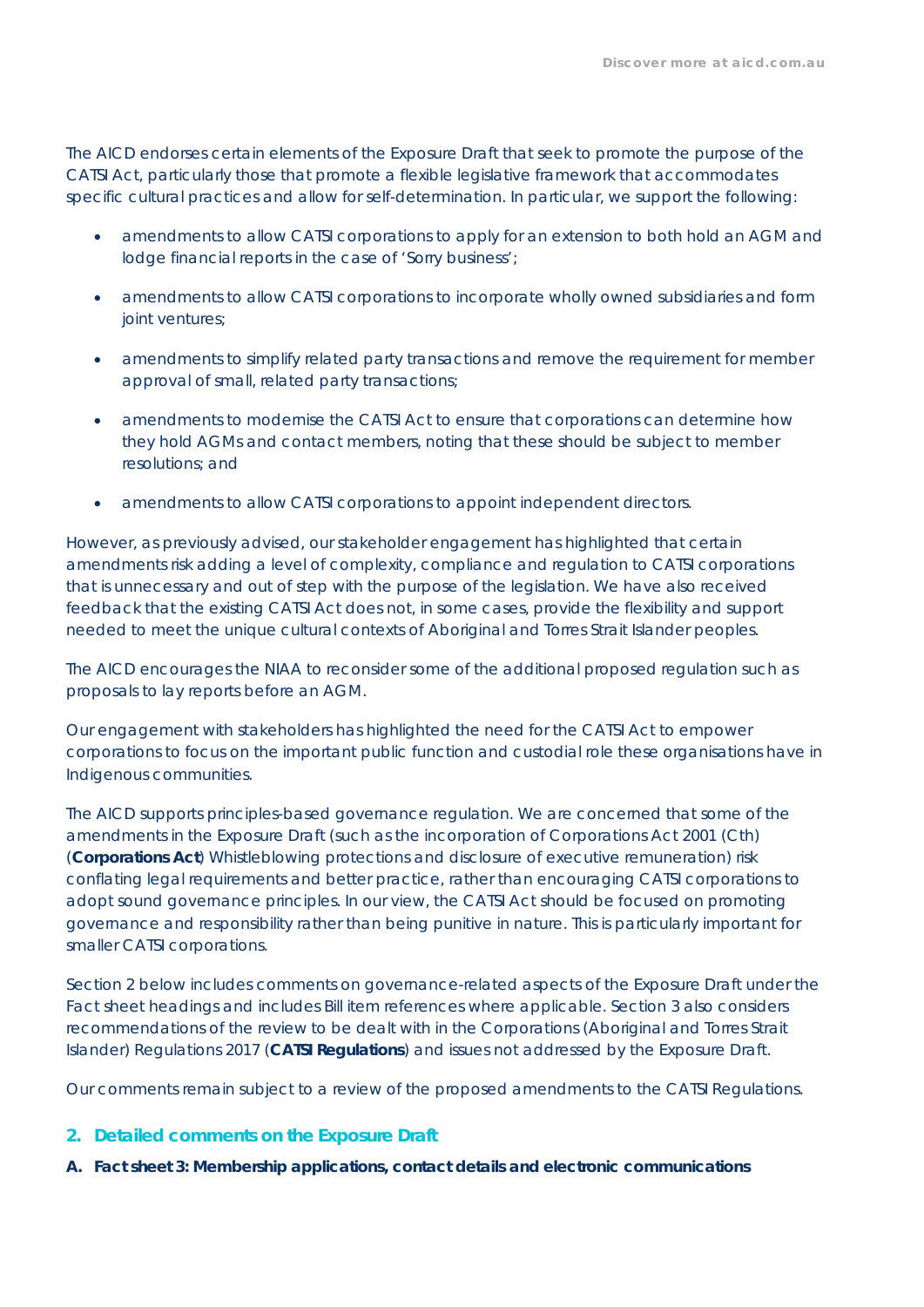#### *Alternative contact details*

The AICD supports amendments in the Exposure Draft that empower CATSI corporations to obtain alternative contact details for members and determine how members should be contacted, including via social media and community noticeboards. However, we suggest that contacting members using alternative contact details should require resolution at a general meeting to ensure that members can still opt-in to receive a written notice, for example.

## *Membership applications*

Decisions regarding membership applications should be subject to due process, and, therefore the AICD supports the inclusion in Item 56 of the Exposure Draft of a six-month timeframe within which corporations need to consider membership applications, as well as the process for allowing the extension or exemption from the period for deciding an application (Item 58 of the Exposure Draft).

## *Redaction of member contact details*

We also support Items that will allow members to request that their contact details be redacted from a member register. The AICD has long been concerned with the confidentiality and security of information held on existing business registries. In today's digital world, personal identity information is a key exploitation target of cyber and identity criminals.

Expert advice commissioned by the AICD confirms that the public availability of personal information (such as residential address and date of birth) exposes directors and officers to undue privacy, cyber-security and personal safety risks, including identity fraud.

#### **B. Fact sheet Subsidiaries and joint ventures**

The AICD supports Items 86-92 and 96 of the Exposure Draft that allow CATSI corporations to establish wholly owned subsidiaries and joint ventures. These steps enable CATSI corporations to take advantage of different business structures and design corporate structures that are fit-for-purpose and maximise opportunities for Indigenous communities.

We also support Items 93-95 of the Exposure Draft that allow for establishing two-member corporations where only one member is an Aboriginal or Torres Strait Islander person provided that the person has the deciding vote.

# **C. Fact sheet 5: Classification of corporations and Fact Sheet 19: Review of financial reports**

# *Aligning financial reporting thresholds with ACNC standards*

Based on our consultation, we support the amendments in the Exposure Draft that will ensure financial reporting thresholds be aligned to that of the Australian Charities and Not-for-profits Commission (**ACNC**), and be based solely on revenue, as is the case for other corporate entities. We note that the Government has announced that reporting thresholds for ACNC-registered charities will be increased from 1 July 2022.<sup>1</sup> We assume that the CATSI Act regulations (which we understand

<sup>1</sup> Financial reporting thresholds for small charities will increase to under \$500,000 annual revenue (from \$250,000) and medium-sized charities will increase to under \$3 million (from \$1 million). The threshold for large charities will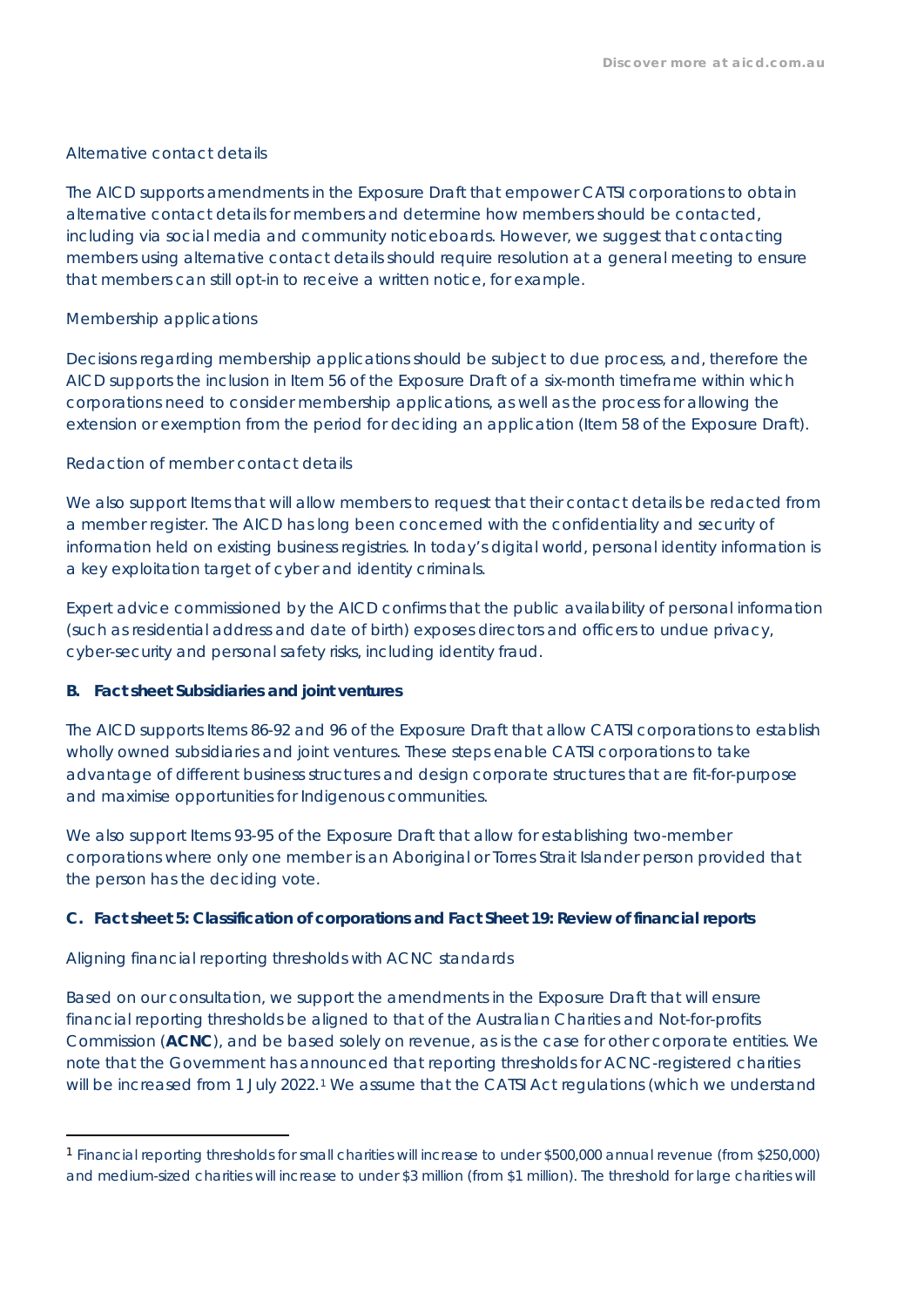will contain the new thresholds) will reflect the new ACNC reporting thresholds. We also understand that the Australian Accounting Standards Board (**AASB**) are also considering thresholds and do caution that it might be appropriate to deal with those thresholds in that process.

### *Review of financial reports*

We also agree with amendments included in Part 19 of the Exposure Draft that allow medium-sized corporations to have their financial reports reviewed rather than audited. This will bring CATSI corporations' requirements into line with registered entities under the Australian Charities and Not-forprofits Commission Act 2012 and companies limited by guarantee under the Corporations Act.

## **D. Fact sheet 6: Meetings**

## *Meeting formats*

The AICD strongly supports amendments included in Items 104 and 105 of the Exposure Draft to enable CATSI corporations to hold a general meeting, such as an annual general meeting (**AGM**), without a physical venue, using any technology that gives members as a whole a reasonable opportunity to participate.

The disruption caused by COVID-19 has highlighted the need to modernise these provisions to enable organisations to continue to meet their governance requirements where organisations may not be able to facilitate physical meetings or send meeting materials to shareholders in hard-copy (for example, due to snap lockdowns, social distancing requirements and travel restrictions). It is critically important that the legislation is not overly prescriptive. We agree with the Exposure Draft's amendments which provide CATSI corporations flexibility to adopt the best meeting format for their circumstances, whether that be physical, hybrid or wholly virtual meetings, on a permanent basis.

However, it is important to protect shareholder democracy and organisations that wish to have the option of conducting virtual meetings on a permanent basis should ensure that shareholders or members have consented via a member resolution. We encourage consistency with the permanent reforms currently contemplated under the Corporations Act for organisations to seek one-off shareholder or member approval to amend the constitution to permit the conduct wholly virtual meetings on a permanent basis.

# *Automatic extension for holding an AGM and lodging reports*

The AICD also supports Items 106-109 and 114-120 that will allow all corporations to activate an automatic, one-off extension of 30 days to hold an AGM and lodge their reports with the Registrar in the case of death, natural disaster and certain cultural activities in the community. The grounds for an extension are appropriate (including that the request can be made orally and must specific when the corporation intends to hold its AGM and lodge its reports).

We note that we have received some feedback from stakeholders that 30 days is a relatively short period to enable a community to respond to a natural disaster or mourn the loss of a family member

increase to \$3 million or more. These changes have the potential to reduce compliance costs for smaller charities (for example on requirements for review or audit).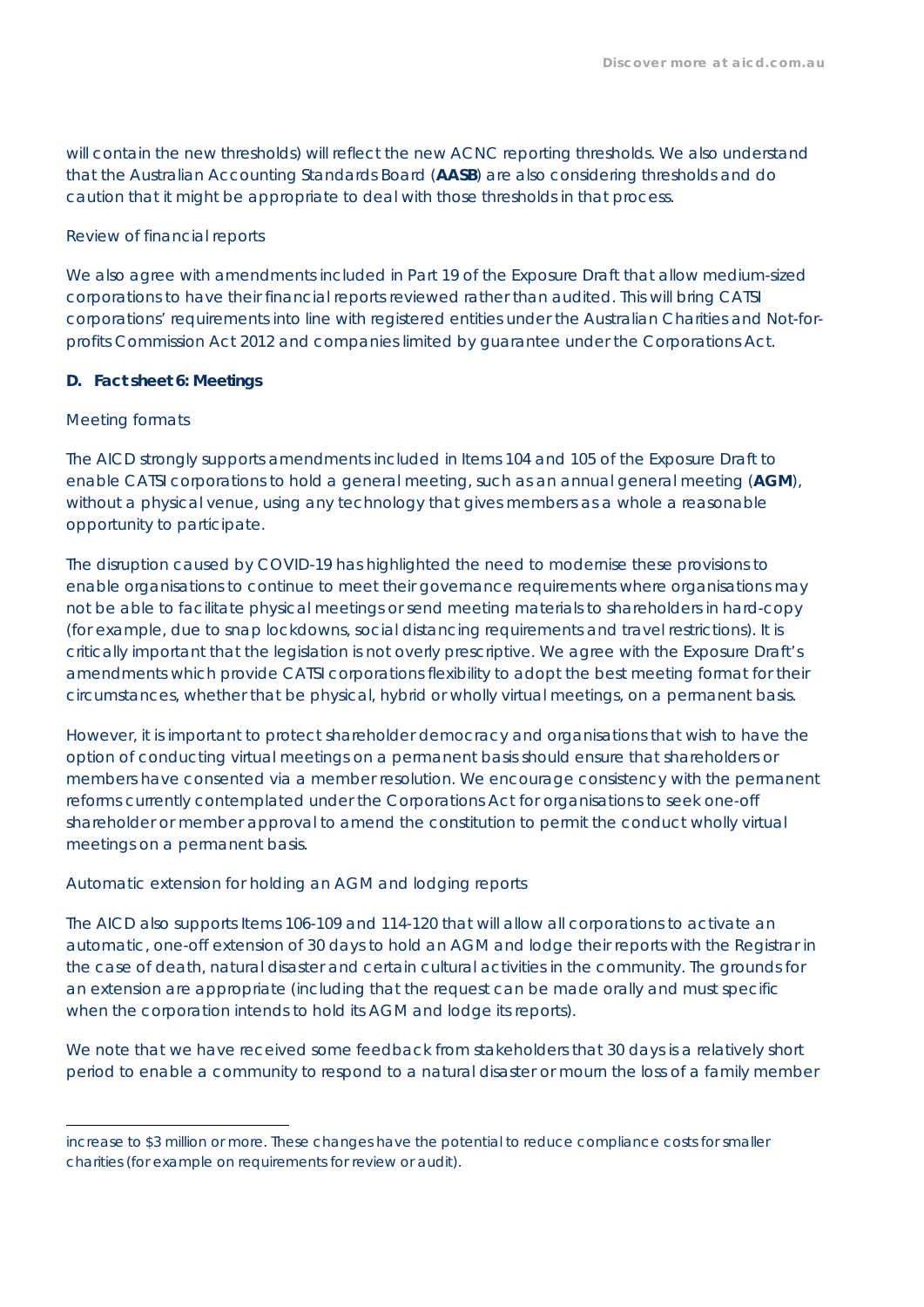following traditional ceremonies and practices, and that 45 days may be more appropriate extension period.

### *Requirement to lay reports before AGM*

The AICD agrees that members of a corporation should be able to request copies of reports. However, we have received feedback that it would be unnecessarily onerous and inappropriate for all corporations (required to hold an AGM) to lay before the AGM any report in respect of the relevant financial year (Item 121 of the Exposure Draft), particularly those in remote communities with limited access to resources. The AICD does not support this Item of the Exposure Draft and asks that its inclusion be reconsidered.

## **E. Fact sheet 7: Constitutions**

We understand from our consultation that rule books can become very complicated and unwieldy. Although we support incorporating replaceable rules into corporations' rule books and clarifying those that apply to the corporation, in our submission on the review we cautioned against implementing this recommendation if it would increase the complexity of rulebooks.

As such, we support Item 125 of the Exposure Draft, which requires rule books to refer to replaceable rules rather than incorporate them in full. This will not only ensure that rule books do not become unwieldy, but also ensure that they remain current if there are amendments to the CATSI Act.

## **F. Factsheet 8: Officers of corporations**

#### *Senior executive remuneration*

While we agree that heightened transparency around remuneration of CEOs and senior executives should be encouraged, it is important that any new requirements around reporting are not unduly complicated. Although items 148-158 of the Exposure Draft incorporate the concept of a remuneration report for a financial year, we understand that the detail of what these remuneration reports will include will be dealt with in the CATSI Regulations.

We caution that detailed or lengthy remuneration disclosures can be extremely burdensome for organisations to comply with, and are often difficult for members and users of this information to understand, ultimately undermining the objective of transparency and accountability to members. Disclosures at a level similar to that required under the Corporations Act for publicly listed companies would be inappropriate and disproportionate.

With this in mind and consistent with the 2018 Strengthening for Purpose: Australian Charities and Notfor-profits Commission Legislative Review (**ACNC Review**), we suggest that any requirements on remuneration reporting are limited to the senior executives and responsible persons of **large** CATSI corporations, disclosed on an aggregated basis, in bands.

As noted in the Government's response to the ACNC Review, this disclosure should only be required from large entities with two or more key management personnel to accommodate privacy concerns. This disclosure could also include a high-level description of the nature of the remuneration paid, for example whether it is a fixed salary, sitting fee or variable pay that is tied to performance or service.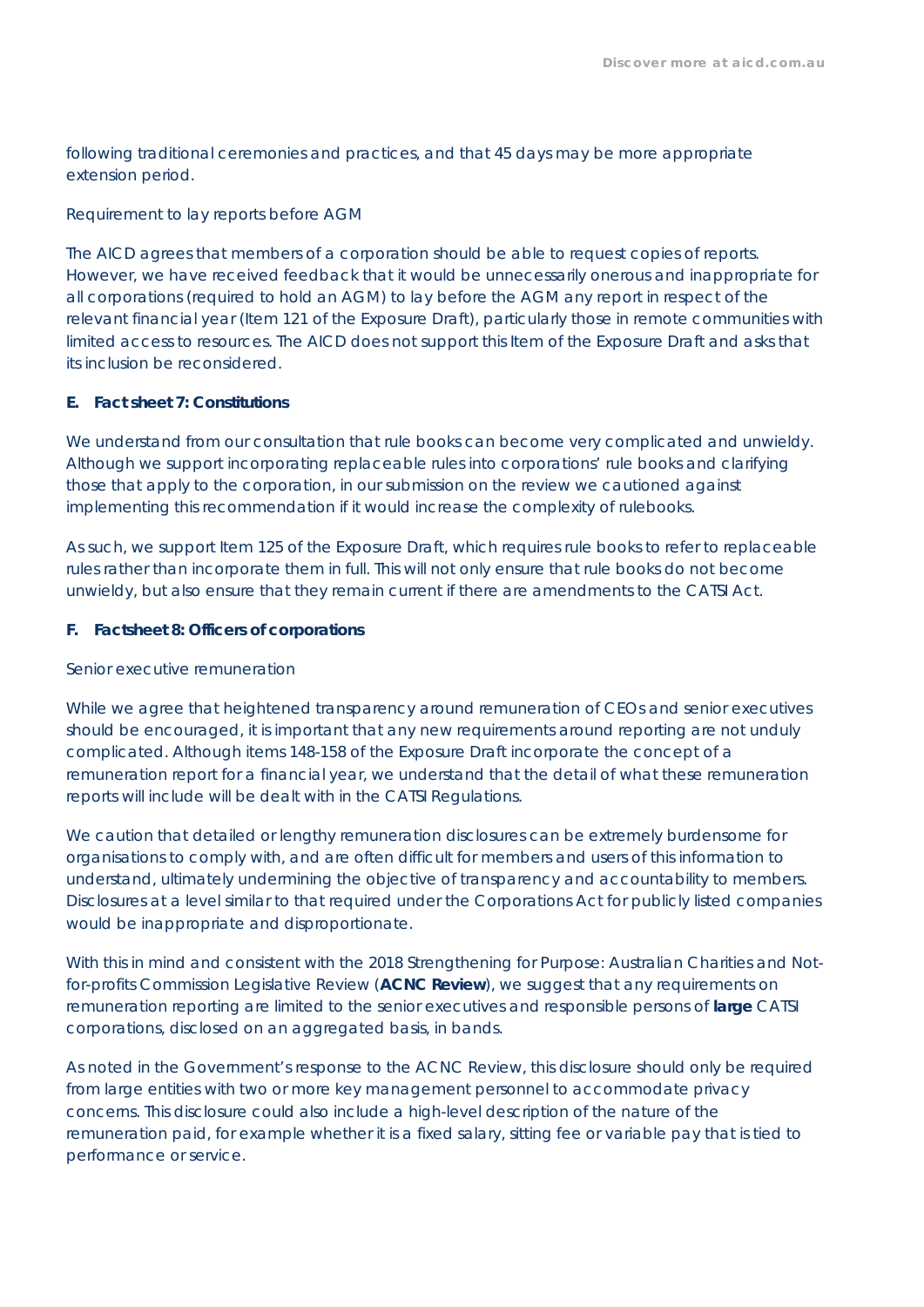We support using the accounting standards definition of "key management personnel" on the basis that our above points are addressed.

## **G. Factsheet 9: Related party transactions**

#### *Related party transactions*

The AICD agrees that the related party provisions in the CATSI Act are overly burdensome, and the provisions can work against the best interests of some corporations, especially in small communities or where it is not easy for corporations with a dispersed membership to call a general meeting. The provisions are more restrictive than the Corporations Act, which is inappropriate.

The AICD supports, in principle, Items 165-171 of the Exposure Draft. However, it is difficult to comment on the operability of these provisions without knowing what the monetary threshold trigger for a related party transaction will be, which we understand will be prescribed in the CATSI Regulations.

We also support requirements in the Exposure Draft that require corporations to report related party transactions in their annual reporting to members to ensure transparency and removing the Registrar from participating in the process to make it less administratively burdensome.

## *Conflicts*

More broadly, however, we understand from our consultation that conflicts of interest can be much more complex in CATSI corporations where the idea of kinship is much broader. Provision of services amongst different community groups can cause conflicts, and it has been suggested that this should be considered as part of a further consultation.

#### **H. Fact sheet 10: Power to exempt corporation from employee director requirement**

We support Items 172 and 173 of the Exposure Draft that allow the Registrar to exempt corporations from the requirement that the majority of directors must not be employees of the corporation in certain circumstances. We support this proposal on the basis that section 310 of the CATSI Act sets out an appropriate application process and criteria for the Registrar to consider for an organisation to follow to benefit from the exemption.

#### **I. Fact sheet 11: Independent directors**

The AICD generally supports a majority of independent non-executive directors (independent directors) on boards. However, we recognise that independent directors may not always be appropriate or necessary for CATSI corporations given the nature of the organisations and the stakeholders whom they seek to serve.

We support the inclusion of Items 174 to 177 of the Exposure Draft that incorporates a new replaceable rule that allows directors to appoint independent directors for a period not exceeding one year (with the ability to seek reappointment at the next AGM). In our view this is balanced by proposed new section 246-17 which enables corporations to amend the replaceable rule to prevent the appointment of independent directors if it is not appropriate in the context of their organisation. We recommend that the term of appointment of independent directors be extended to three years to reduce red tape around the appointment and enable the independent director to develop an ongoing relationship with the corporation.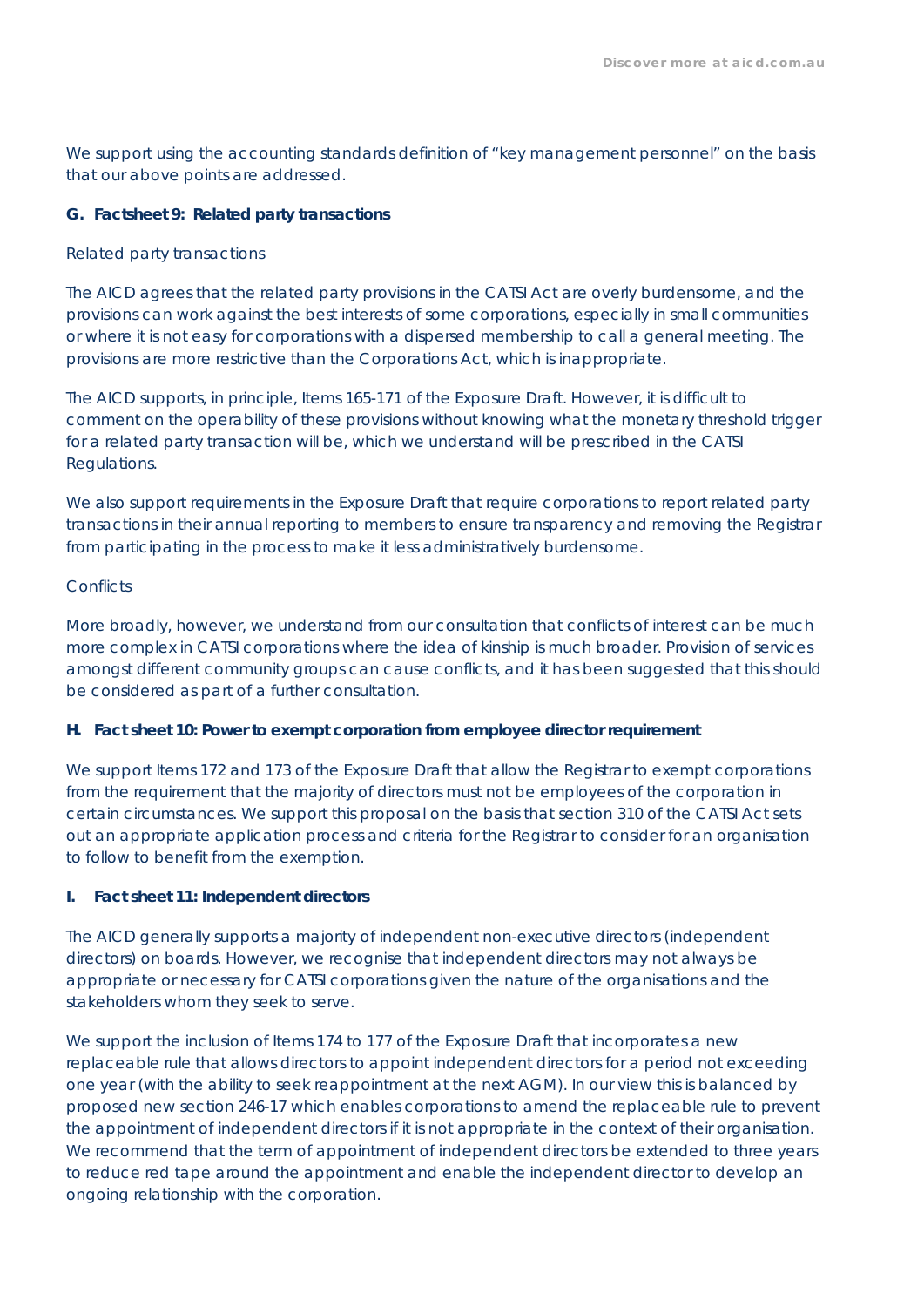The AICD also suggests that independent directors should be encouraged, but not mandated, for large CATSI corporations.

It may be useful for the Office of the Registrar of Indigenous Corporations (**ORIC**) to produce guidance regarding board composition and the benefits of having a diverse board that includes some independent directors. The AICD highlights the benefits of board diversity in its NFP Principles, including that diversity on the board can contribute to improved performance.

#### **J. Fact sheet 12: Modernising publication requirements**

We support modernising the CATSI Act. Organisations should have the capacity to adopt the best meeting format for their circumstances, members and stakeholders — physical, virtual or hybrid. Regulations should focus on the outcomes and purpose of meetings, not their delivery channel, enabling flexibility and technological neutrality.

#### **K. Fact sheet 14: Improving consistency with Corporations Act**

#### *Whistleblowing*

The AICD strongly supports robust whistleblower protections and believes that they support high standards of governance. As a matter of good governance, organisations should have strong internal whistleblowing frameworks in place which aim to detect, address and ultimately prevent corporate wrongdoing.

We welcomed the reforms that were introduced to strengthen Australia's whistleblowing laws in the corporate sector and were actively engaged in the relevant consultations leading up to the passage of the *Treasury Laws Amendment (Enhancing Whistleblower Protections) Bill 2017* (**Whistleblower Act**).

However, we have concerns about transposing the same legal framework into the CATSI Act as per Part 10-5 of the Exposure Draft, given the nature of the protections and the penalties that apply (100 penalty units or imprisonment for two years, or both, as per Item 217 of the Exposure Draft). There were concerns expressed during our initial consultation on the Whistleblower Act that the prescriptive nature of certain aspects of the new legislative regime (including the requirement to have a whistleblower policy in place) may be too onerous for certain types of corporations in light of their size and resources, and restrict boards' abilities to set fit-for-purpose governance arrangements. We understand that stakeholders have similar concerns about the appropriateness of the protections in the context of CATSI corporations.

Finally, we note that the whistleblower protection regime in the corporate sector context is due to be reviewed as soon as practicable after the end of five years from coming into effect. It may be prudent to hold off extending the regime to the CATSI Act until after this review has concluded, even if it were considered appropriate for CATSI corporations.

#### *Auditors – qualified privilege*

We support amendments in Items 219-221 of the Exposure Draft that provide auditors with qualified privilege consistent with the Corporations Act.